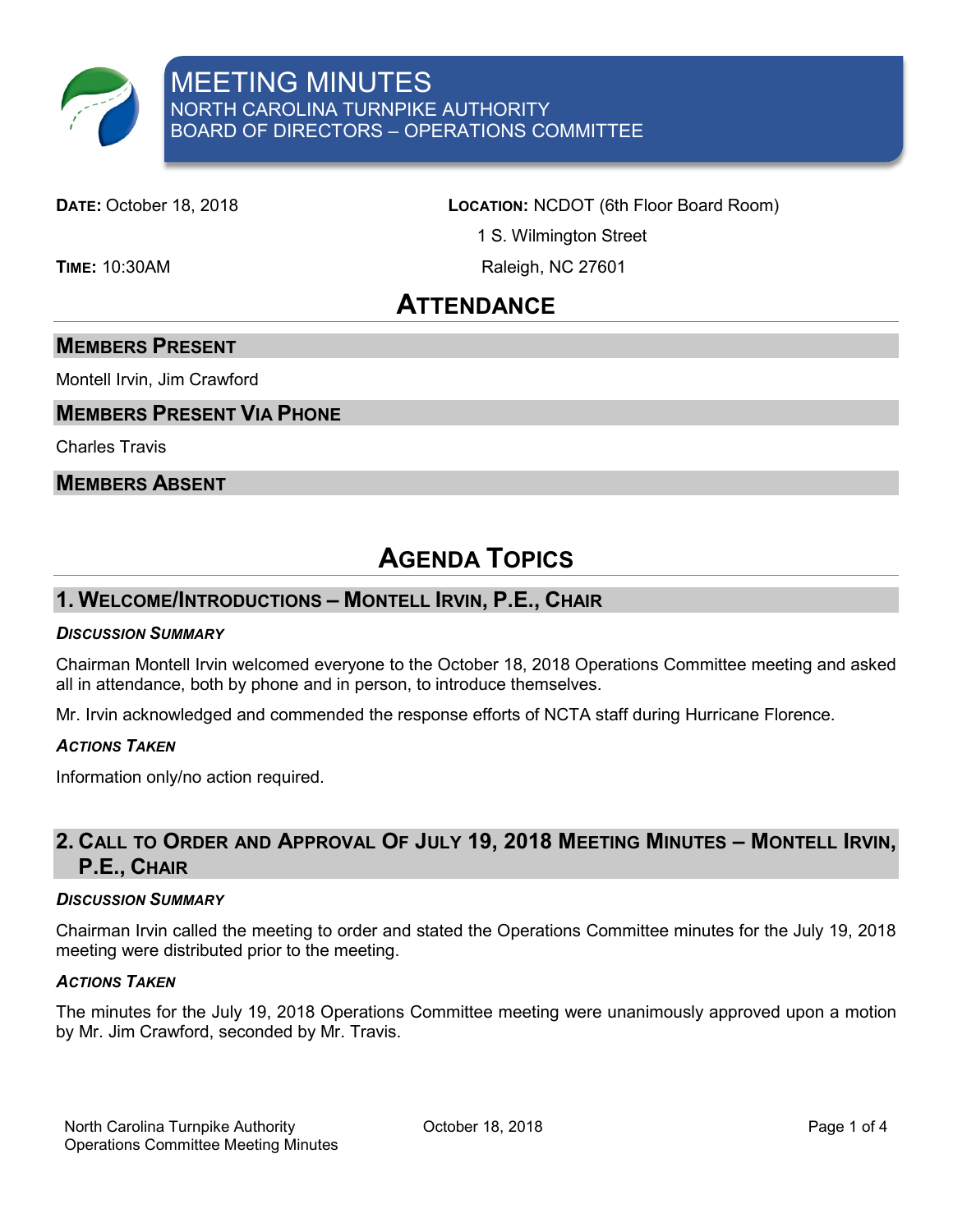### **3. OPENING COMMENTS – BEAU MEMORY, NCTA EXECUTIVE DIRECTOR**

#### *DISCUSSION SUMMARY*

Mr. Beau Memory began the opening comments with an update on the Triangle Expressway, stating revenue for the month of September was 31% above projections with more than \$3.8 million earned.

The month of September remained strong with over four million transactions. The NC Quick Pass Transponder AVI rate made up 58.5% of the September transactions, and the Customer Service Center sold over 6,383 Transponders.

Mr. Memory also stated he accepted the President's Award from the International Bridge Toll and Turnpike Association on behalf of the NCTA in the category of Technology.

#### *ACTIONS TAKEN*

Information only/no action required.

### **4. I-485 EXPRESS LANES PROJECT UPDATE – RODGER ROCHELLE, P.E., CHIEF ENGINEER**

#### *DISCUSSION SUMMARY*

Mr. Rodger Rochelle gave an update on the I-485 Express Lanes project.

Chairman Irvin inquired on the Engineering firm for the I-485 Express Lanes Project. Mr. Rochelle stated WSP the Engineer.

#### *ACTIONS TAKEN*

Information only/no action required.

### **5. COMPLETE 540 DESIGN-BUILD PROCUREMENT UPDATE – RODGER ROCHELLE, P.E., CHIEF ENGINEER**

#### *DISCUSSION SUMMARY*

Mr. Rodger Rochelle gave a brief update on the Complete 540 Design-Build Procurement and stated plans are on track.

#### *ACTIONS TAKEN*

Information only/no action required.

### **6. I-77 EXPRESS LANES PROJECT UPDATE – RODGER ROCHELLE, P.E., CHIEF ENGINEER**

#### *DISCUSSION SUMMARY*

Mr. Rodger Rochelle gave an update on the I-77 Express Lanes Project.

Mr. Charles Travis inquired on an understanding of the dynamic tolling concept as to the rate and process of updates on the schedule. Mr. Rochelle explained that rates are initially monitored for a certain number of days to confirm the demand being under or overestimated then adjusted accordingly, after which I-77 Mobility Partner's new rates are published to website. Dynamic pricing would occur after the first 180 days in which rates are more stabilized.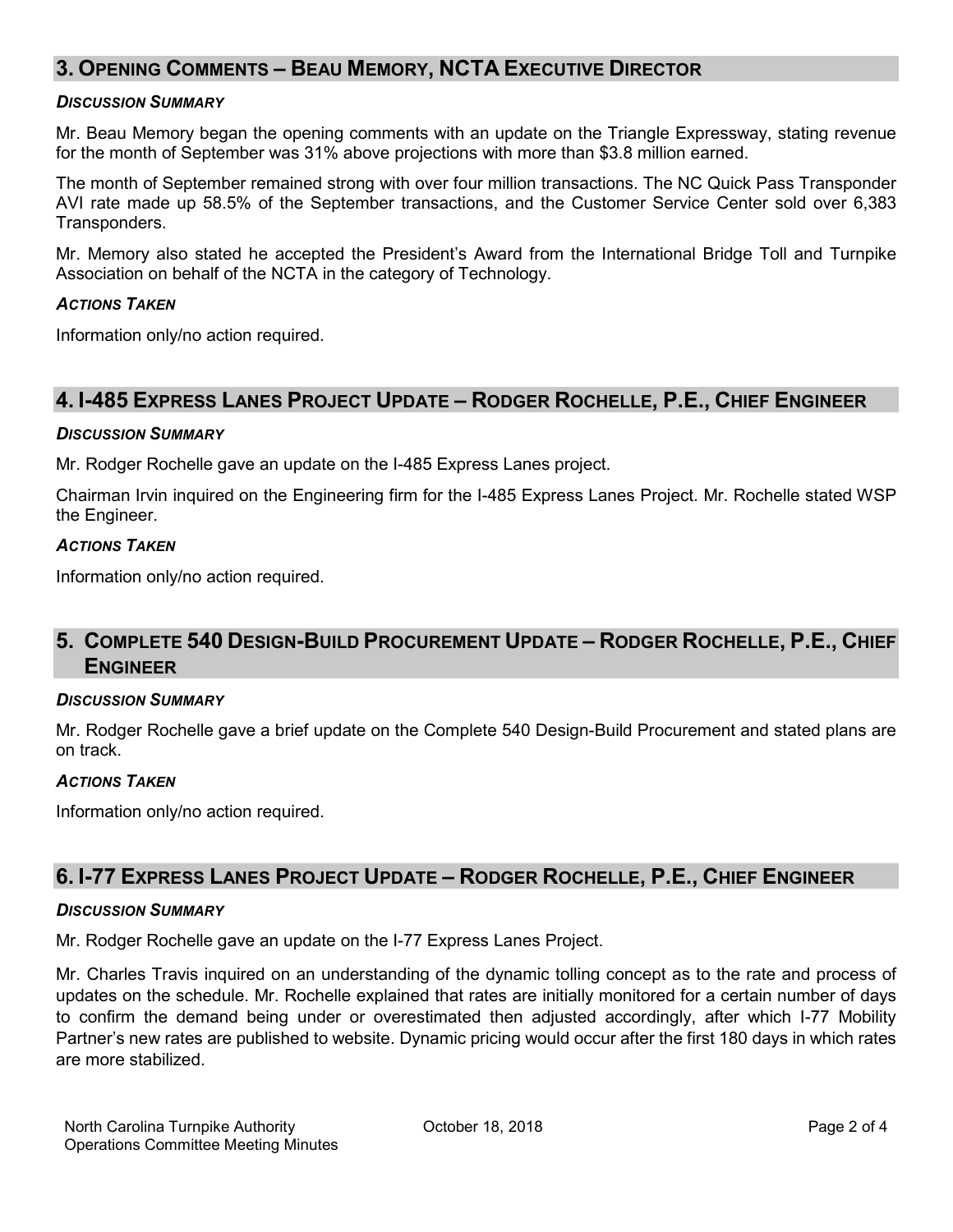Mr. Travis inquired if any expected timeframe during the trial period of the toll lanes not performing. Mr. Rochelle explained under and over performance is expected in the trial period because it will take time for the public to get adjusted to the operation of toll lanes.

Chairman Irvin inquired if rates are reviewed and adjusted daily or weekly. Mr. Rochelle explained rates are reviewed and adjusted after the initial two weeks of data, then adjusted as needed.

Chairman Irvin inquired if initial rates have caps. Mr. Rochelle stated there is a minimum and maximum cap that is published on the website.

Chairman Irvin inquired if the Operations Committee or NCTA Board needed to approve rates. Mr. Beau Memory stated rates are not an action item for the Authority board, and rates were presented in previous committee meetings for the board to review. Mr. Memory invited Ms. Ebony Pittman NCTA's attorney to explain legislation for rate approval. Ms. Pittman shared the P3 statue states the Authority board will review toll rate schedule submitted by I-77 Mobility Partners, but no intended action item is required.

Mr. Rochelle gave an overview of the pending Amendment for I-77. Mr. Travis inquired on how the seven million dollars came as the correct calculation. Mr. Rochelle explained the cost was calculated as developmental cost for revision and revenue sharing provisions. Mr. Travis inquired on the breakeven date. Mr. Memory explained the model projected fifteen years depending on factors such as transponder penetration ramping up.

Chairman Irvin inquired on the biggest pros and cons of the Amendment. Mr. Memory stated the biggest risk not amending would force NCTA to ask DOT to subsidize operations or cut back customer service. The pro is having more control over the customer, have more say in how things work and keeps consistency with other and future projects.

Chairman Irvin inquired if NCTA is required to pay back the developer for the additional risk. Mr. Memory stated no, only the transponder rate for transactions sent is paid to the developer.

Chairman Irvin inquired if any issues anticipated during dynamic pricing. Mr. Memory stated protections are in place to ensure accuracy and elimination of time and resources wasted so Turnpike will not incur any additional cost.

Mr. Travis inquired on the opening. Mr. Rochelle explained developer has stated opening the northern portion of the project is scheduled to open between the end of November or the beginning of December.

#### *ACTIONS TAKEN*

Information only/no action required

### **8. TOLL OPERATIONS UPDATE – ANDY LELEWSKI, P.E., DIRECTOR OF TOLL OPERATIONS**

#### *DISCUSSION SUMMARY*

Mr. Andy Lelewski gave an update on Toll Operations.

Chairman Irvin inquired on how the HOV status is monitored and enforced. Mr. Lelewski explained I-77 Mobility Partners and law enforcement officers are responsible for the enforcement program.

Mr. Travis inquired on the difference in the switchable transponder and HOV App. Mr. Lelewski stated the switchable transponder is in real time and the app must be switched 15 minutes before riding through the gantry.

Chairman Irvin inquired if geofencing is continued to be used. Mr. Lelewski stated yes.